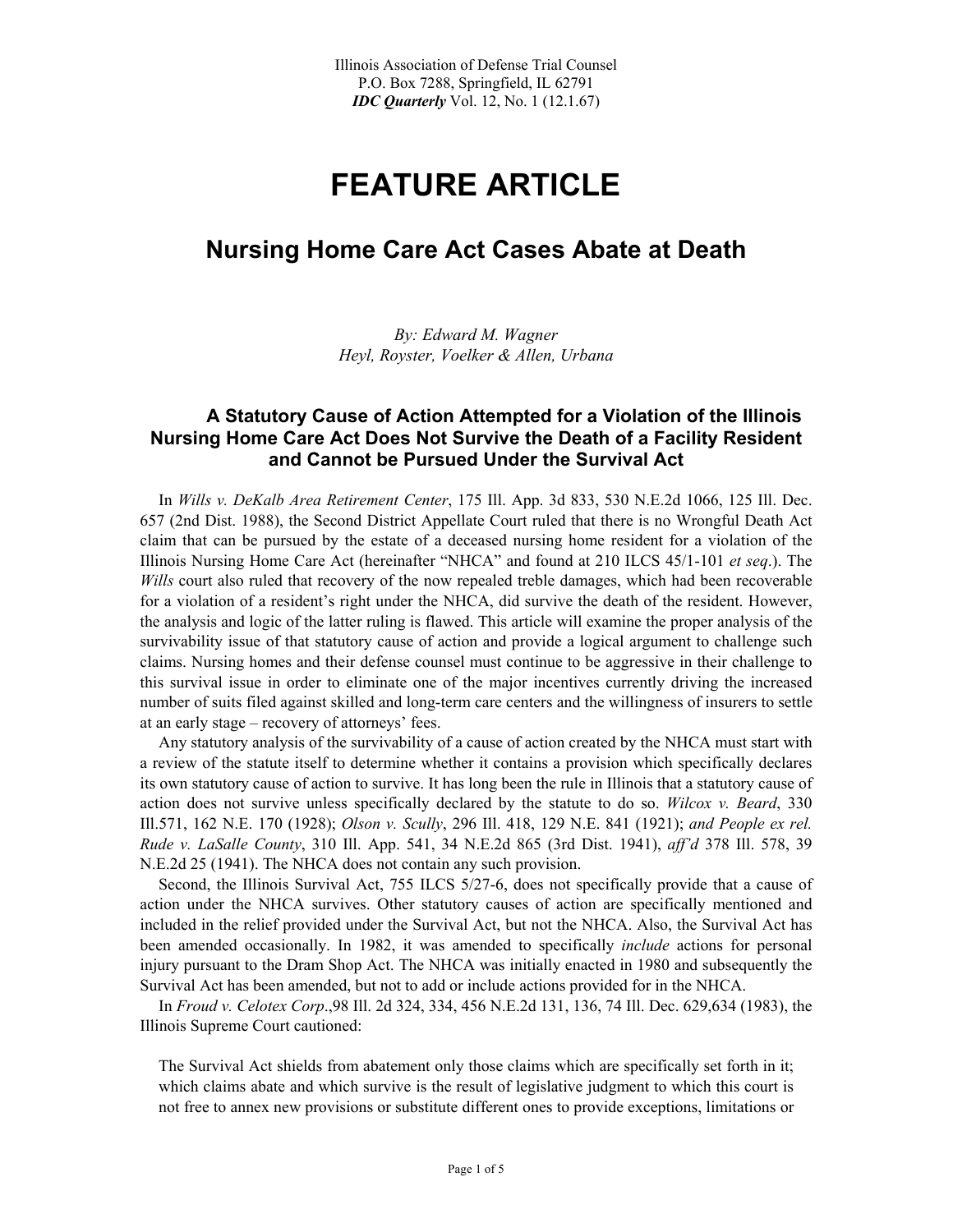Illinois Association of Defense Trial Counsel P.O. Box 7288, Springfield, IL 62791 *IDC Quarterly* Vol. 12, No. 1 (12.1.67)

conditions which are different than the plain meaning of the statute. . . . Our conclusion in this case depends on the scope of the Survival Act unaided by a statutory regulatory scheme such as that contained in the Public Utilities Act, and this court is not free to read into the Survival Act its own views of the types of claims which should be permitted to survive.

 The analysis should end there. With no provision in the NHCA allowing its own statutory causes of action to survive and no reference to the NHCA in the Survival Act, all statutory causes of action and any statutory remedy or penalty abate upon the death of the nursing home resident.

 Any judicial attempt to construe a statute must analyze the statute as it exists and should not supply omissions, add exceptions, or remedy apparent or suspected defects in the statute under the guise of statutory construction. *Toys "R" Us, Inc. v. Adelman*, 215 Ill. App. 3d 561, 574 N.E.2d 1328, 1332- 33, 158 Ill. Dec. 935, 939-40 (3rd Dist. 1991). Also, statutes that are in derogation of the common law must be strictly construed, and nothing is to be read into them by way of intendment or implication. *In Re Estate of Edwards*, 106 Ill. App. 3d 635, 435 N.E.2d 1379 (2nd Dist. 1982). The so-called "Resident's Bill of Rights" contained in Part 1 of Article II is certainly in derogation of common law. These rights do not exist at common law.

 Further, when the "duties" imposed by the statute are examined as set forth in Part 6 of Article III, the legislature actually *reverses* common law principles of agency. Section 3-601 holds a facility employer *strictly liable* for all intentional torts of their employees which result in injuries to a facility resident. This statutory language sets forth this liability whether or not the intentional conduct was within or without the scope of the employment and regardless of whether there was any arguable benefit to the facility for the intentional acts. This is in derogation of common law.

 Some plaintiff personal injury attorneys in Illinois agree on this point. *See, Illinois Bar Journal*, January 1996, "Protecting the Rights of Nursing Home Residents Through Litigation" at 40, 54 wherein those authors note:

In a reversal of common law agency principles, the NHCA imposes strict liability for both intentional and negligent torts . . . However, a nursing home is strictly liable for an employee's physical or sexual assault committed on a resident without establishing negligent hiring or other direct negligence. Nursing home residents seeking recovery from the facility for a criminal act resulting in personal injury need only establish that the Act was committed by the facility's employee or agent rather than a fellow resident or non-employee of the facility.

 While this author may disagree on the exact interpretation by those plaintiff personal injury lawyers, there is no disagreement that the NHCA is in derogation of common law. Thus, any analysis must be strictly limited. The Legislature organized the NHCA into a scheme of three Articles with each Article divided into Parts. In no section of the NHCA is there any provision which expressly states that any cause of action granted under that Act survives the death of a facility resident. In fact, the only provision which allows for the recovery of any type of damages is  $\S$  3-602 of the Act, which was amended, effective July 21, 1995, to read as follows:

45/3-602. Actual damages; costs and attorney's fees.

§ 3-602. The licensee shall pay the actual damages and costs and attorney's fees to a facility resident whose rights, as specified in Part 1 of Article II of this Act, are violated.

 That section does not expressly provide for a cause of action to survive the death of a facility resident. Furthermore, this section only provides a cause of action for a violation of rights which are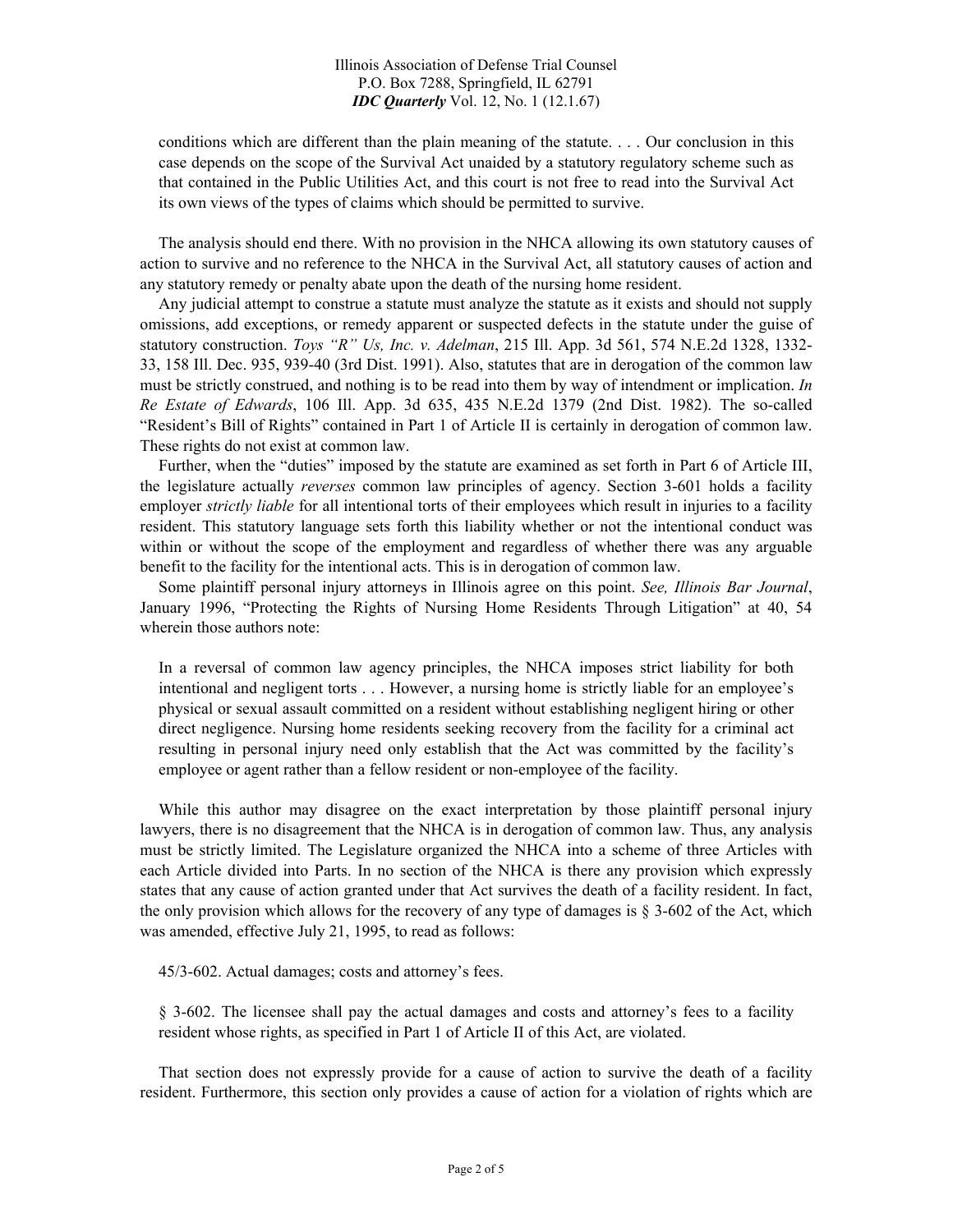Illinois Association of Defense Trial Counsel P.O. Box 7288, Springfield, IL 62791 *IDC Quarterly* Vol. 12, No. 1 (12.1.67)

specifically defined and located in one section of the Act, and one section only, namely Part 1 of Article II. Part 1 of Article II consists only of Sections 2-102 through 2-113, inclusive. In no provision within those sections in Part 1 of Article II is there any reference to any cause of action surviving the death of a facility resident. In fact, the only reference in Article II to the death of a resident appears in § 2-201(10), which provides for the handling of funds of deceased residents. Section 2-201(10) is not found in *Part 1* of Article II of the Act, and it only and specifically provides for the return of a resident's funds "upon the death of a resident."

 The Legislature in this one situation dealing with a death situation clearly refers to "the executor or administrator of the *resident's estate*." (emphasis added) Thus, whenever the legislature was dealing with the death of a resident, it clearly referred to executors and administrators, by name and by function, and there should be no reason to infer, without those specific references and expressions, that any "cause of action" accrues and survives as an asset in a decedent's estate.

 It is with this proper discussion of statutory background that the Second District's decision in *Wills v. DeKalb Area Retirement Center*, 175 Ill. App. 3d 833, 530 N.E.2d 1066, 125 Ill. Dec. 657 (2nd Dist. 1988), should be examined and noted to be legally and logically flawed. The specific question of the overall survivability of any statutory cause of action under the Illinois Nursing Home Care Act was not directly addressed in *Wills*. However, the *Wills* case did allow the recovery under the *old* § 3- 602 to survive and for the estate of a deceased resident to recover the treble damages/punitive damages potentially recoverable for a violation of a resident's rights. It is also noted that the clear argument raised herein that even the old § 3-602 was limited only to a violation of the resident's potential rights found solely in Part 1 of Article II was never raised in *Wills*.

 In addition, the flawed logic of the *Wills'* decision is clearly illustrated when the discussion by that court includes no reference to any specific language in the statute regarding survival of any cause of action. Instead, the *Wills'* court looked for inferences and stretched for some rationale found not in the statute, but in Black's Law Dictionary, in order to find a definition of "legal representative," which reference book happened to include, by way of "example" – the executor or administrator of an estate. Again, the section referenced by the *Wills'* court in order to make this inference was not even from Part 1 of Article II. Instead, the Second District looked to the wrong section of the NHCA for some language to trigger an ability to infer survivability and incorrectly found this rationale in §§ 3-606 and 3-608.

 Again, these sections are not in Part 1 of Article II of the Act and thus cannot even, in the first instance, provide a recovery under either the old or the new § 3-602. In addition, §§ 3-606 and 3-608 deal in situations that necessarily have to take place *in the presence* of a resident or *during* the resident's lifetime. Thus, any reference utilized by that Second District to a "resident's representative" refer to situations where a resident may have been under a disability and a power of attorney was the one making decisions for the disabled resident who was still alive.

 Those references to a "resident's representative" had nothing to do with an administrator or executor of a deceased resident's estate. The analysis by the court should not have been to a reference book, but to the statute itself. The NHCA has a complete Article which includes all definitions for the specific statutory terms used. (*See,* ARTICLE I. SHORT TITLE AND DEFINITIONS; 210 ILCS 45/1-101 through 1-130) The judicial focus should have been on two terms: "resident" and "resident's representative," Sections 1-122 and 1-123 of the Act, and defined as follows:

§ 1-122. "Resident" means a person residing in and receiving personal care from a facility.

and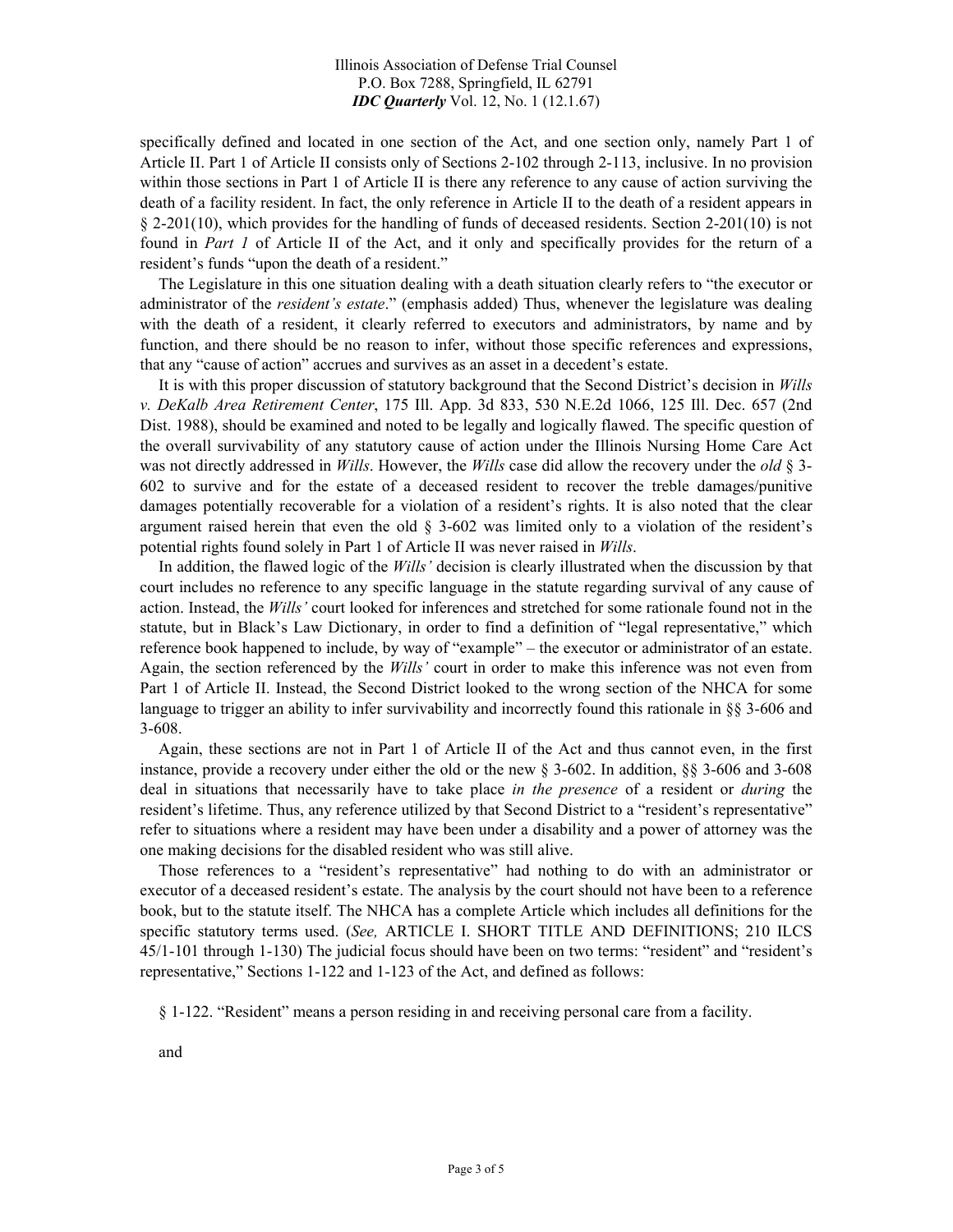§ 1-123. "Resident's representative" means a person other than the owner, or an agent or employee of a facility not related to the resident, designated in writing by a resident to be his representative, or the resident's guardian, or the parent of a minor resident for whom no guardian has been appointed.

 Neither definition makes any reference to a decedent's estate, executor or administrator. All logical examinations of those definitions lead to the conclusion that this Act was enacted to protect the rights of living nursing home residents, not provide an additional cause of action to surviving relatives or creditors.

 Also, it must be noted that the new § 3-602 was amended, effective July 21, 1995, and at that time the Legislature had the opportunity to include any desired item or language in the new provision, and nothing was added allowing survivability. The new § 3-602 refers to a "facility resident" and does not refer to a decedent or personal representative of a deceased resident.

 In further support of a strict construction analysis, one can look to the Fourth District Appellate Court reasoning in *Dardeen v. Heartland Manor Inc.*, 297 Ill. App. 3d 684, 696 N.E.2d 1279, 231 Ill. Dec. 708 (4th Dist. 1998), *aff'd* 186 Ill. 2d 291, 710 N.E.2d 827, 238 Ill. Dec. 3d (1998), which was approved and affirmed by the Illinois Supreme Court, whereas the *Wills* case has not been so tested or affirmed. In *Dardeen*, the only issue was a "certified question" and involved the retroactive effect of the new § 3-602.

 Although *Dardeen* did involve a deceased resident, the issue as to whether or not any cause of action under the NHCA survived was not raised. However, *Dardeen* can be utilized in our analysis, for the limited purpose that the new, amended  $\S$  3-602 was given retroactive effect as the old section did not create a "vested right," but only created some sort of remedy. With a specific ruling from our Illinois Supreme Court that § 3-602 of the Act does not create a "vested right," there is further strength for the argument that the specific, legislative statement as to survivability must be clearly found in the statute, or this "remedy" does not survive the death of a facility resident.

Any nursing home whose conduct wrongfully causes injury to a resident or a resident's death is subject to common law liability with a properly alleged tort claim under the Illinois Survival Act and/or the Illinois Wrongful Death Act. Thus, there is no injustice, void or absence of a remedy resulting from abatement of a statutory cause of action under the NHCA.

 The true purpose of the NHCA was to provide a quick procedure and remedy to facility residents to correct their complaints of inadequate care and treatment while they were still alive. In finding a rational basis for the provision in question, namely § 3-602 of the NHCA, the Supreme Court noted that the recovery of attorney's fees and treble damages was an incentive for elderly residents or residents who lacked financial resources to pursue costly litigation to correct their situation and seek redress for violations of the Act. *Harris v. Manor Healthcare Corp*., 111 Ill. 2d 350, 489 N.E.2d 1374, 1382-83, 95 Ill. Dec. 510, 518-19 (1986). In *Harris*, the Supreme Court identified no legislative intent to allow any cause to survive; rather, the purpose was to allow a quick remedy for living residents, as further evidenced by the availability of declaratory *and* injunctive relief within the NHCA. *Harris*, *supra*., 489 N.E.2d at 1378, 95 Ill. Dec. at 514.

 Purely statutory causes of action demand greater judicial restraint and restrict the freedom with which a court may act to alleviate perceived injustices. *Stevens v. Lou's Lemon Tree, Ltd*., 187 Ill. App. 3d 458, 543 N.E.2d 293, 297, 135 Ill. Dec. 58, 62 (1st Dist. 1989) (Dram Shop Act case). And even when dealing with the Illinois Nursing Home Care Act, courts have specifically refused to graft remedies into or legal presumptions onto its provisions when nothing in the express language of our statute, itself, allows or even purports to impose such matters. *See, Flinn v. Four Fountains, Inc.*, 180 Ill. App. 3d 499, 536 N.E.2d 89, 90, 129 Ill. Dec. 405, 406 (5th Dist. 1989).<sup>1</sup>